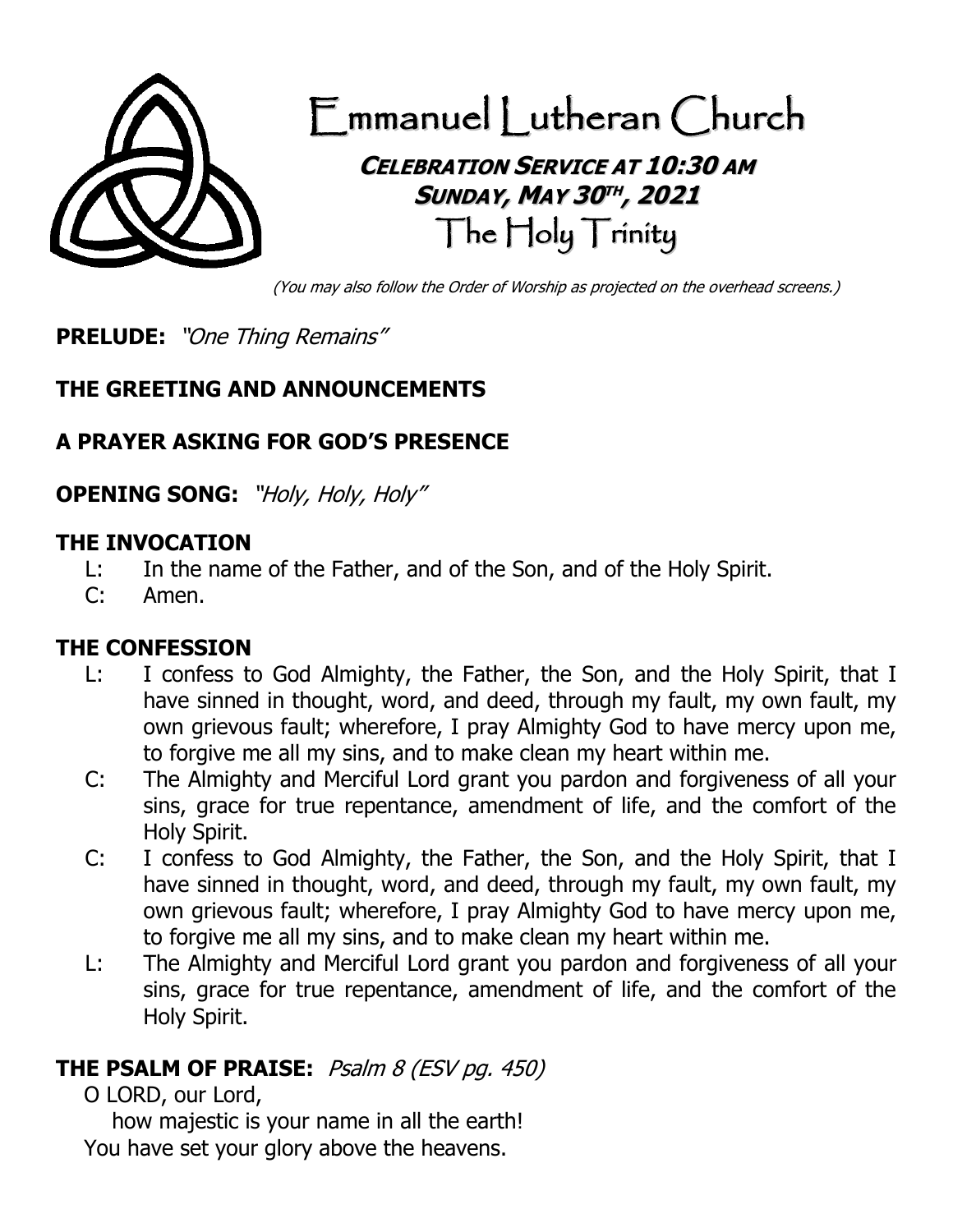Out of the mouth of babies and infants,

you have established strength because of your foes,

to still the enemy and the avenger.

When I look at your heavens, the work of your fingers,

the moon and the stars, which you have set in place,

what is man that you are mindful of him,

and the son of man that you care for him?

Yet you have made him a little lower than the heavenly beings and crowned him with glory and honor.

You have given him dominion over the works of your hands;

you have put all things under his feet,

all sheep and oxen,

and also the beasts of the field,

the birds of the heavens, and the fish of the sea, whatever passes along the paths of the seas.

O LORD, our Lord,

how majestic is your name in all the earth!

**SONG:** "Where I Belong" ~ Soloist, Keriann Ross

### **THE RESPONSIVE READINGS ABOUT THE FATHER:**

- L: "The Lord has established His throne in Heaven, and His Kingdom rules over all. Praise the Lord, you His angels, you mighty ones who do His bidding, who obey His word. Praise the Lord, all His Heavenly hosts, you His servants who do His will. Praise the Lord, all His works everywhere in His dominion." (Psalm 103:19-22)
- C: "Have we not all one Father? Did not one God create us? Why do we profane the covenant of our Father's by breaking faith with one another?" (Malachi 2:10)
- L: "For we are God's workmanship, created in Christ Jesus to do good works, which God prepared for us to do." (Ephesians 2:10)
- C: "How many are Your works, O Lord! In wisdom You make them all; the earth is full of Your creatures." (Psalm 104:24)

### **THE OLD TESTAMENT READING:** Deuteronomy 4:32-40 (ESV pg. 149)

"For ask now of the days that are past, which were before you, since the day that God created man on the earth, and ask from one end of heaven to the other, whether such a great thing as this has ever happened or was ever heard of. Did any people ever hear the voice of a god speaking out of the midst of the fire, as you have heard, and still live? Or has any god ever attempted to go and take a nation for himself from the midst of another nation, by trials, by signs, by wonders, and by war, by a mighty hand and an outstretched arm, and by great deeds of terror, all of which the LORD your God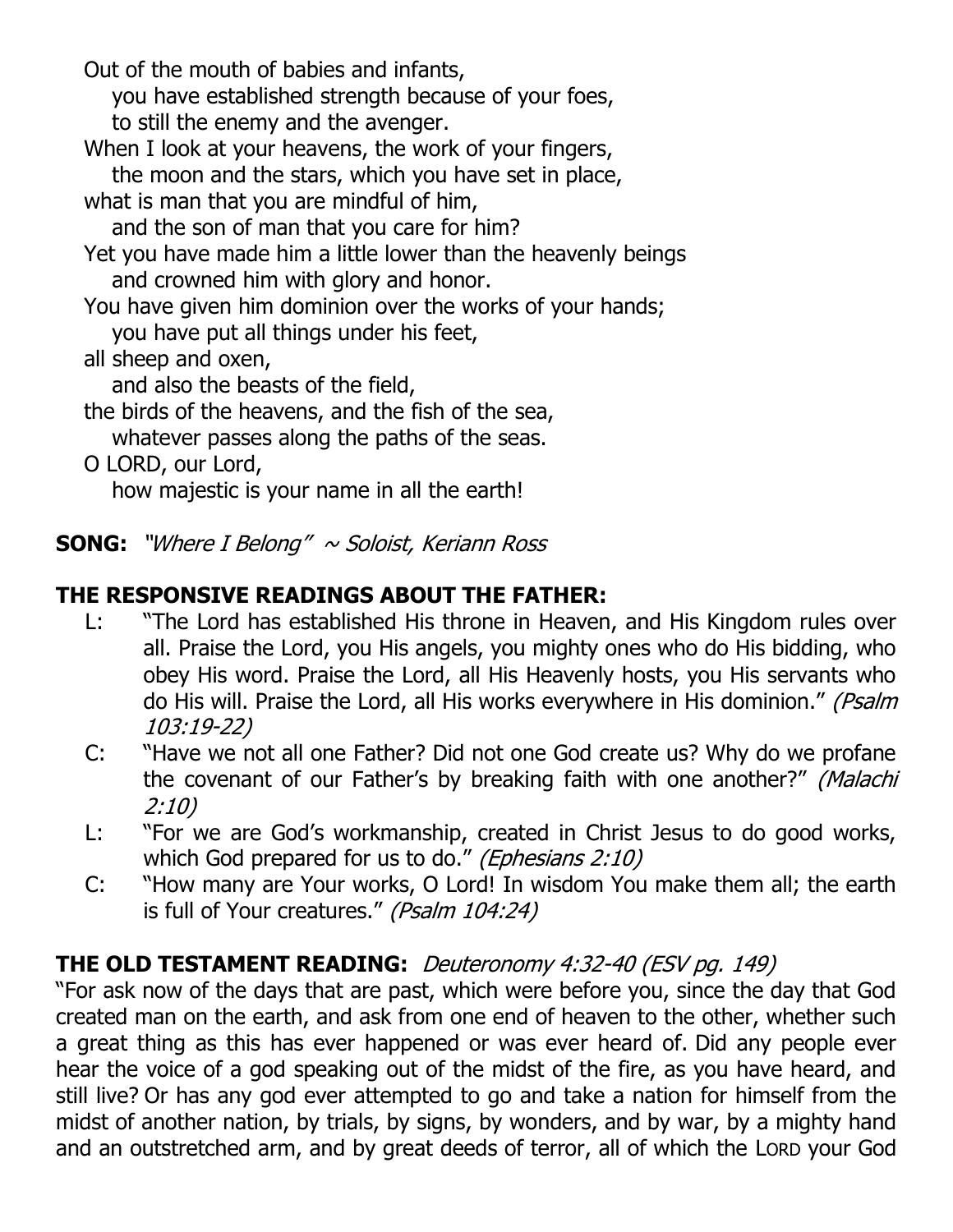did for you in Egypt before your eyes? To you it was shown, that you might know that the LORD is God; there is no other besides him. Out of heaven he let you hear his voice, that he might discipline you. And on earth he let you see his great fire, and you heard his words out of the midst of the fire. And because he loved your fathers and chose their offspring after them and brought you out of Egypt with his own presence, by his great power, driving out before you nations greater and mightier than you, to bring you in, to give you their land for an inheritance, as it is this day, know therefore today, and lay it to your heart, that the LORD is God in heaven above and on the earth beneath; there is no other. Therefore you shall keep his statutes and his commandments, which I command you today, that it may go well with you and with your children after you, and that you may prolong your days in the land that the LORD your God is giving you for all time."

# **THE RESPONSIVE READINGS ABOUT THE SON:**

- L: "In the beginning was the Word, and the Word was with God, and the Word was God. He was with God in the beginning. Through Him all things were made; without Him nothing was made that has been made. In Him was life, and that life was the light of men. The light shines in the darkness, but the darkness has not understood it. The Word became flesh and made His dwelling among us. We have seen His glory, the glory of the One and Only, who came from the Father, full of grace and truth." (John 1:1-5, 14)
- C: "Surely He took up our infirmities and carried our sorrows, yet we considered Him stricken by God, smitten by Him, and afflicted. We all, like sheep, have gone astray, each of us has turned to our own way; and the LORD has laid on Him the iniquity of us all." *(Isaiah 53:4, 6)*
- L: "I know that you are looking for Jesus, who was crucified. He is not here; He has risen, just as He said." (Matthew 28:5b-6a)
- C: "At the name of Jesus every knee should bow, in Heaven and on earth and under the earth, and every tongue confess that Jesus Christ is Lord, to the glory of God the Father." (Philippians 2:10-11)

# **THE NEW TESTAMENT READING:** Acts 2:14a, 22-36 (ESV pg. 910)

But Peter, standing with the eleven, lifted up his voice and addressed them:

"Men of Israel, hear these words: Jesus of Nazareth, a man attested to you by God with mighty works and wonders and signs that God did through him in your midst, as you yourselves know—this Jesus, delivered up according to the definite plan and foreknowledge of God, you crucified and killed by the hands of lawless men. God raised him up, loosing the pangs of death, because it was not possible for him to be held by it. For David says concerning him, "'I saw the Lord always before me, for he is at my right hand that I may not be shaken; therefore, my heart was glad, and my tongue rejoiced; my flesh also will dwell in hope. For you will not abandon my soul to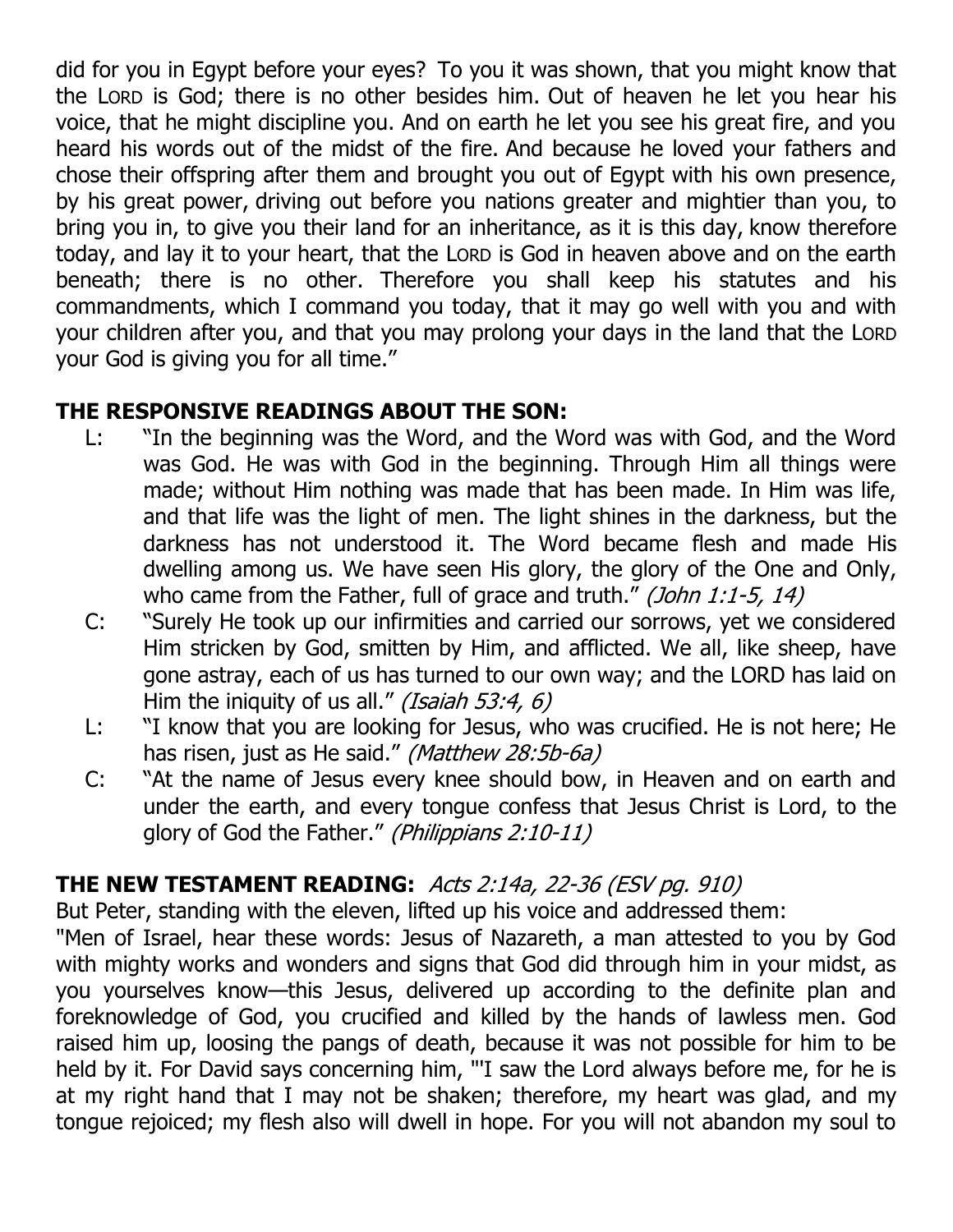Hades, or let your Holy One see corruption. You have made known to me the paths of life; you will make me full of gladness with your presence.'

"Brothers, I may say to you with confidence about the patriarch David that he both died and was buried, and his tomb is with us to this day. Being therefore a prophet, and knowing that God had sworn with an oath to him that he would set one of his descendants on his throne, he foresaw and spoke about the resurrection of the Christ, that he was not abandoned to Hades, nor did his flesh see corruption. This Jesus God raised up, and of that we all are witnesses. Being therefore exalted at the right hand of God, and having received from the Father the promise of the Holy Spirit, he has poured out this that you yourselves are seeing and hearing. For David did not ascend into the heavens, but he himself says, "'The Lord said to my Lord, Sit at my right hand, until I make your enemies your footstool.' Let all the house of Israel therefore know for certain that God has made him both Lord and Christ, this Jesus whom you crucified."

#### **SONG:** "How Can it Be"  $\sim$  Soloist, Evin Ross

#### **THE RESPONSIVE READINGS ABOUT THE HOLY SPIRIT:**

- L: "I tell you the truth, no one can enter the Kingdom of God unless they are born of water and the Spirit. Flesh gives birth to flesh, but the Spirit gives birth to spirit." (John 3:5-6)
- C: "Repent and be baptized, every one of you, in the name of Jesus Christ for the forgiveness of your sins. And you will receive the gift of the Holy Spirit. The promise is for you and your children and for all who are far off—for all whom the Lord our God will call." (Acts 2:38-39)
- L: "How great is the love the Father has lavished on us, that we should be called children of God! And that is what we are! [\(1 John 3:1-3\)](http://www.biblegateway.com/passage/?search=1%20John+3:1-3&version=31)

### **THE HOLY GOSPEL:** Matthew 28:16-20 (ESV pg. 835)

Now the eleven disciples went to Galilee, to the mountain to which Jesus had directed them. And when they saw him they worshiped him, but some doubted. And Jesus came and said to them, "All authority in heaven and on earth has been given to me. Go therefore and make disciples of all nations, baptizing them in the name of the Father and of the Son and of the Holy Spirit, teaching them to observe all that I have commanded you. And behold, I am with you always, to the end of the age."

### **THE RESPONSE TO THE GOSPEL READING:**

- L: This is the Gospel of the Lord.
- C: Praise to You, O Christ.

**SOLO:** "There Was Jesus" <sup>~</sup> soloist, Jeff Burke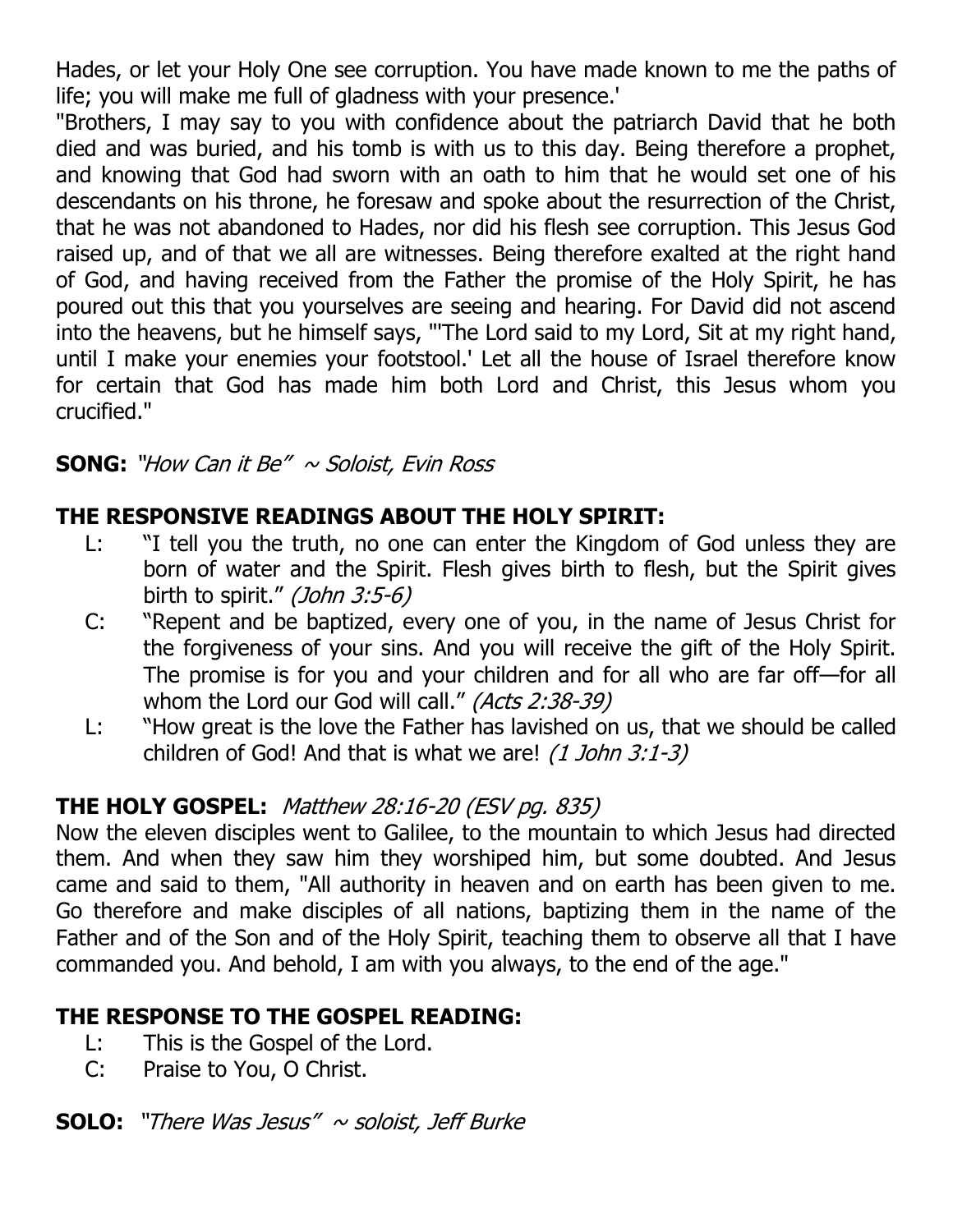**THE MESSAGE:** "Any God Will Do"  $\sim$  Rev. Keith Enko

#### **AFTER SERMON SOLO**: "Salt and Light" ~ soloist, Jesse Grace Pearson

#### **THE NICENE CREED**

I believe in one God, the Father Almighty, Maker of heaven and earth, and of all things visible and invisible. And in one Lord Jesus Christ, the only-begotten Son of God, begotten of His Father before all worlds, God of God, Light of Light, very God of very God, begotten, not made, being of one substance with the Father, by whom all things were made; who for us men and for our salvation came down from heaven and was incarnate by the Holy Spirit of the virgin Mary and was made man; and was crucified also for us under Pontius Pilate. He suffered, and was buried. And the third day He rose again according to the Scriptures and ascended into heaven and sits at the right hand of the Father. And He will come again with glory to judge both the living and the dead; whose kingdom will have no end. And I believe in the Holy Spirit, the Lord and giver of Life, who proceeds from the Father and the Son, who with the Father and the Son together is worshiped and glorified, who spoke by the prophets. And I believe in one holy Christian and apostolic Church, I acknowledge one Baptism for the remission of sins, and I look for the resurrection of the dead and the life of the world to come. Amen.